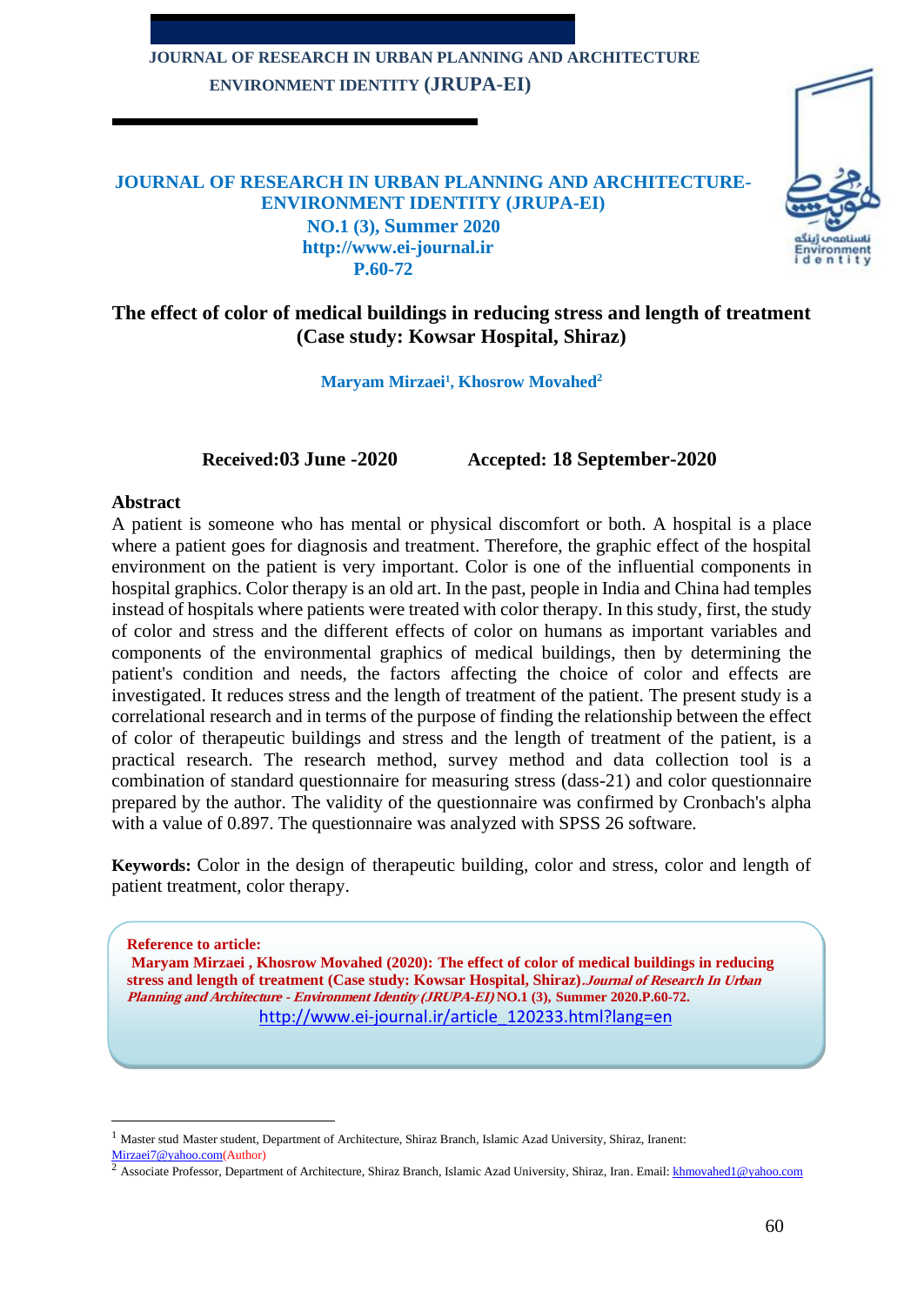# **1-INTRODUCTION**



Art therapy is one of the treatment methods that has been used for a long time. Art therapy contributes to healing in a number of ways. First, the aesthetic quality of works of art can improve the patient's mood, vitality, self-esteem, and personal awareness, and second, research has shown that physiological factors such as heart rate are involved when people are deeply involved in activities they enjoy. Heart, blood pressure and breathing slow down. Today, the architecture of medical centers is changing from mere functionalism to creating a healing environment. The healing environment in medical centers means creating an atmosphere that has positive effects on the treatment of the disease (Ulrich et al., 2004: 30). Hospitals, as a place of treatment for patients, must play a decisive role in physically relieving patients' pain and calming their companions. This will not be possible except in the shadow of the beauty and beauty of hospitals and the influence of colors on the feelings and emotions of patients. In Islamic color therapy, it is believed that many diseases can be treated using color. Interior architects also use them in interior and exterior design of hospitals and other medical centers in order to make colors effective on hospitalized patients (Dargahi and Rajabnejad, 1393: 21) . In residential designs, applying personal tastes about colors is not a case, but in public places such as restaurants, companies, hospitals, etc., applying tastes about colors is not right. (Karimi, 1385: 41) Most people still They do not know for sure to what extent they are psychologically and physically affected by the power of colors and light. Colors are so closely related to all factors and details of our lives that it should be said that colors are like steps that connect the physical and spiritual existence of human beings with other details and phenomena of the universe (Luscher, 1373: 19). The aim of this study was to investigate the relationship between the effect of color on the interior design of the hospital and reduce stress and length of treatment. Applying the research results will play an important role in designing therapeutic environments as much as possible and thus reducing stress and accelerating the treatment process of patients. The main hypothesis of this study is the existence of a significant relationship between the desired color and reducing stress and the recovery time of patients. Any color stimuli received by the human eye, in addition to emotional and psychological reactions, also include physical reactions. To answer these hypotheses, the following questions are considered: What role does the desired color play in reducing stress and the length of treatment for patients? What are soothing and stress-relieving colors? The research method, survey method and data collection tool is a combination of standard questionnaire for measuring stress (dass-21) and color questionnaire prepared by the author.

#### **RESEARCH BACKGROUND Definition of stress**

Stress can be defined as a person's mental, physical, emotional, and behavioral responses to any perceived internal or environmental threat or pressure. Long-term or high stresses affect different aspects of our lives. (Boroumand, 2003: 211) Lack of boredom, headache, change in stress rhythm or nervous tension in psychology means pressure and force and any stimulus that causes stress in humans is called a stressor or stress factor. The tension created in the body and the reaction of the body is called stress. In other words, any factor that causes tension in the body and soul and loss of balance is stressful. When the body is under stress, heart reactions, physical fatigue, anger and aggression, insomnia, chest tightness, indigestion, heartburn, sweating, dry mouth, anorexia, body heat or cold, sadness, tremors, cravings Smoking, loss of concentration, dizziness, shortness of breath, frequent urination, memory loss, scattered body aches, sighing, loneliness, confusion, inflammation, and flushing are some of the physical causes of stress. Many factors cause stress. For example, illness, late arrival at work, traffic, etc., but the most important factor in our attitude is the way we look at the events and happenings that happen around us (Sohrabi, 2003: 179). By using the interior architecture of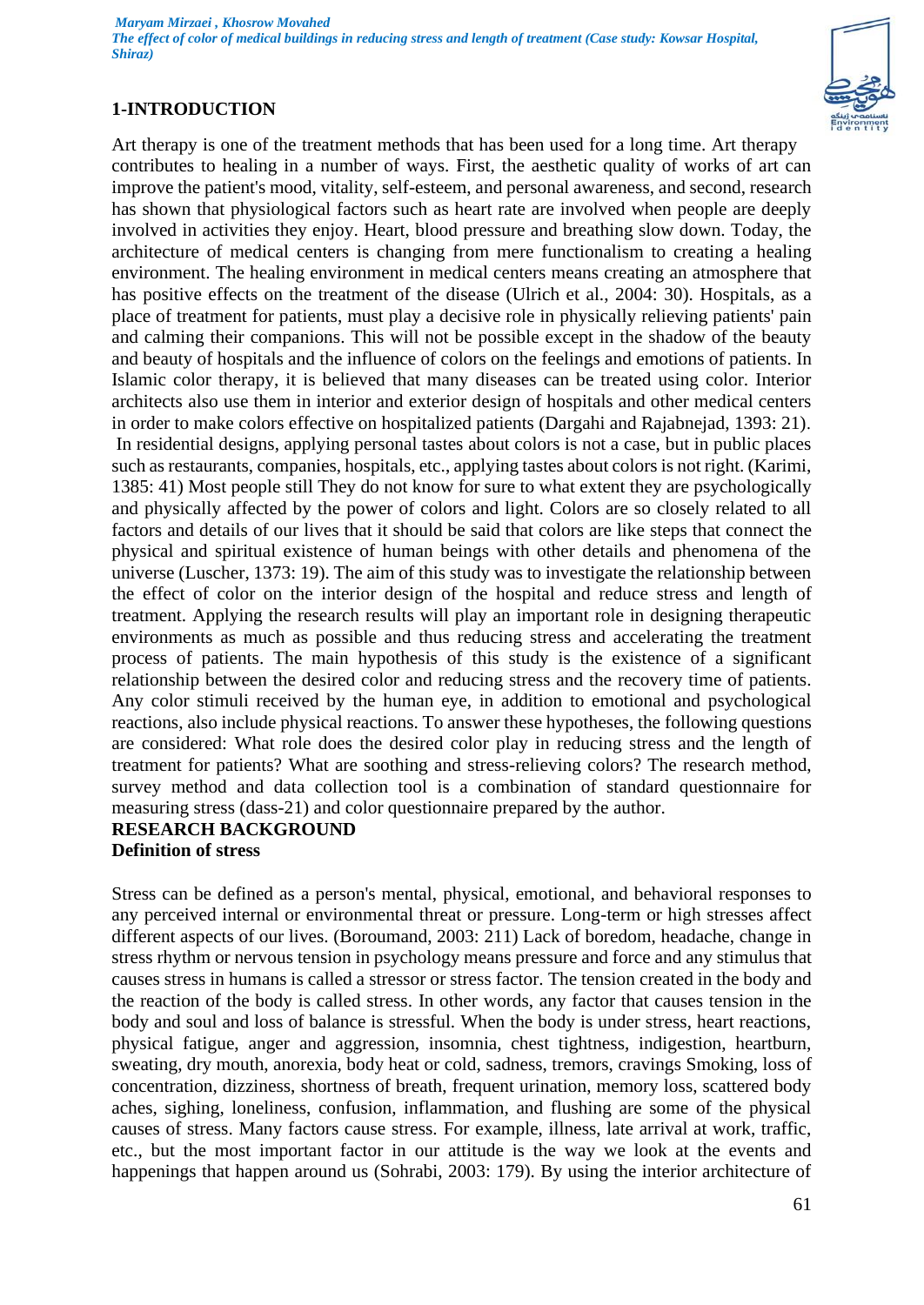

medical spaces and paying attention to physical factors such as color, lighting, privacy, etc., based on the aesthetic and functional principles of architecture, it is possible to create suitable and necessary spaces without paying attention to the presence and absence of patients. I have a cure or a disease; Reduce and take steps to promote the health of people, which is the most important goal of healing environments (Motalebi et al., 2015: 44)

## **Color definition**

The first step in carefully examining an issue is to provide a comprehensive definition of it. Color in Dehkhoda Dictionary is a light effect that gives the appearance of objects of different representations; That is, the special effect that arises in the eye from the reflection of light rays on objects. Color is the part of visual perception that, by observing with one eye (and without moving it), can distinguish a single spot from its structure from an adjacent spot. (Groter, translated by Pakzad, 391: 1393). Color is a reflection of light that comes in different forms. Paint is any semi-liquid or gum-like compound that, when applied, forms a thin layer to cover a solid. Colors come in light. Sunlight is colorless, and the rainbow indicates that all colors are present in white light. Light comes from the sun and hits objects, and from the object to the eye and then to the brain. Color is a visible reflection that is caused by the passage or propagation or reflection of color combinations by objects (Ostvar, 1391 :1). The color is human life, the colorless world seems to us as dead. Colors are the children of light and light is their mother. Colors, forces are radiant energies that affect us positively or negatively, whether we like it or not. Colors express mental and emotional worries and discomforts, states that we do not dare to express to others. Color can be in a collection as a mirror that shows its characteristics with its messages (Arabian, 23 : 1387) color is not one of the transverse factors but the intrinsic elements of the work of art and in a word in the most accurate interpretation, color is one of the elements of the emergence of meaning in the work (Bolkhari, 1394: 1394).

## **The psychological effect of color on humans**

Increasing use of colors has created a great change in the field of color psychology (Ostvar, 1391: 18) Color is a powerful factor that can evoke or soothe, create a feeling of warmth or cold, annoying or pleasant (Ibid. The study of the effect of colors on the body has been a topic that has always been raised throughout history. The Assyrians, Babylonians, and Egyptians all used some form of color and light in healing (Clark and Demarco, 2001: 95-103). Psychologists have studied the effect of color on people and described their condition. They consider the harmony of colors to be more related to human emotions. In the effect environment, cold colors (with a deep, light and light state) that are usually used lightly, and warm colors (not deep and used in a dark and heavy state) also show themselves well. (Sate, 1994: 54) Colors generally affect emotions, physical condition, mood and even everyday conversations and cause us to feel warm and sincere and passionate emotions or vice versa, cold and accompanied by depression and Let's get bored. (Writer, 105: 1393).

## **Psychological effect of color on the patient**

Color can have a great impact on people's perception and response to the environment and has a direct impact on improving the environmental qualities of patients, staff and families and the rate of patients' recovery. Colors are forces that affect humans and create a feeling of comfort or discomfort, activity or stillness. Proper use of paint in hospitals can heal patients (Karimi, 41: 2008). The colors of the environment are influential in human beings and cause change and transformation within them, so that this effect is sometimes so intense that it controls all human affairs. Colors not only affect human beings but also lead to the progress or stagnation of a society (Akbarzadeh, 1996: 56).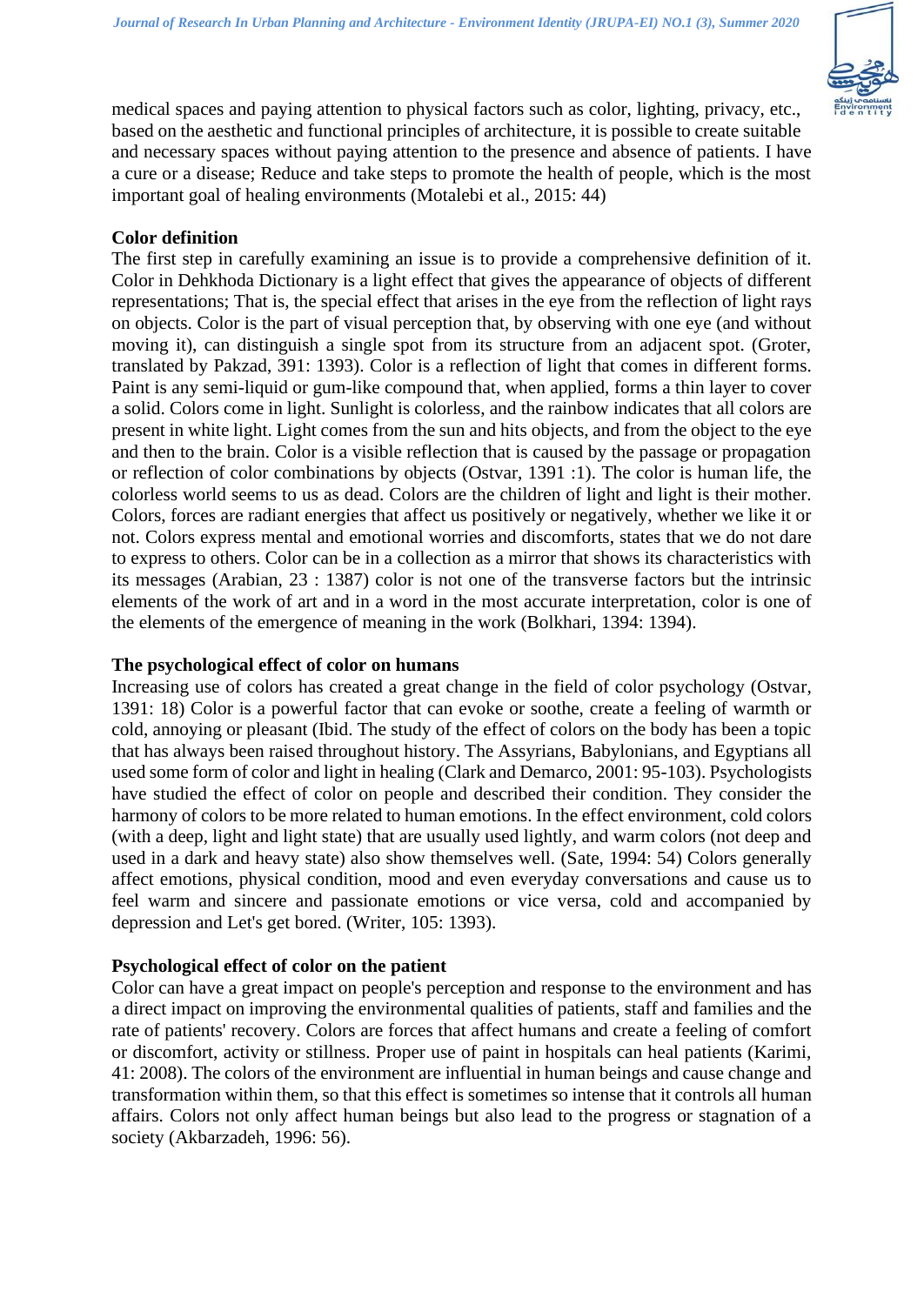## **The effect of different colors on humans**

Red is a very powerful energizer and stimulant and relieves some skin diseases. Increases heart rate and blood pressure. Orange stimulates the nervous system and causes clarity and clarity of mind and stimulates appetite and memory. Increases the flow of oxygen to the brain. Green is a color that calms people, reduces pain and creates a feeling of security. Blue creates a feeling of calm, comfort, and relief in human beings. The color blue lowers the heart rate, lowers the body temperature and increases the vital activities of the cells. Yellow activates the motor nerves and produces energy in the muscles and strongly strengthens the human mind. Leonardo da Vinci believed that purple could increase human thinking power by up to 10 times. White has an entertaining, depressing and spiritual effect. (Ostovar, 19-31: 1391) Brown color indicates the existence of a special emotion towards the human body. Brown transmits depressive autumn colors. Brown sometimes creates a sense of sadness and isolation. Gray is neither anxious, nor calming, nor exciting, nor mental, nor objective, nor internal, nor external (Arabian, 1387: 77) Purple has a sense of rest and drowsiness. Lowers body temperature, reduces pain in the body, and increases venous activity (Mahlabani, 2014: 65). White is used for regeneration and repair, regulates crenobiological rhythm, and increases serotonin secretion. . Adjusting sleep, creating a balance between the physical and hormonal systems are other effects of this color (Noorabadi, 1385: 63). Activities turn around and are slow and sluggish, conquering and affecting (Ostvar, 1391: 30).

| Color type   | <b>Impact on humans</b>                                                                                                                                                                                      |
|--------------|--------------------------------------------------------------------------------------------------------------------------------------------------------------------------------------------------------------|
| Red          | Very powerful energizer and stimulant and soothes some skin<br>diseases                                                                                                                                      |
| Orange       | Stimulates the nervous system and causes clarity and clarity<br>of mind and stimulates appetite                                                                                                              |
| Green        | It is a color that soothes people, reduces pain and creates a<br>feeling of security.                                                                                                                        |
| Blue         | It creates a feeling of calm, comfort, and relief in human<br>beings. Blue color lowers heart rate, lowers body temperature<br>and increases vital cell activity                                             |
| Yellow       | It activates the motor nerves and produces energy in the<br>muscles and strongly strengthens the human mind.                                                                                                 |
|              | Increase the power of human thinking up to 10 times                                                                                                                                                          |
| <b>Brown</b> | Indicates the existence of a special emotion towards the<br>human body. Brown transmits depressive autumn colors.<br>Brown sometimes creates a sense of sadness and isolation                                |
| Gray         | It is not anxious, it is not calming and it is not exciting, it is<br>not mental and it is not objective, it is not internal or external                                                                     |
| Purple       | Feels rested and sleepy. Lowers body temperature, reduces<br>pain in the body and increases venous activity                                                                                                  |
| White        | Used for regeneration and repair, regulates chronobiological<br>rhythm and increases serotonin secretion. Adjusting sleep,<br>balancing the physical and hormonal systems are other effects<br>of this color |
| <b>Black</b> | It is a sedentary, quiet, static and non-stimulating color, and<br>while not causing any kind of mental and physical<br>stimulation, it reduces other activities and results in slowness                     |
|              | and slowness. It is conquering and affecting<br>Source: Authors, 2020                                                                                                                                        |

**Table 1**: The effect of different colors on humans

63

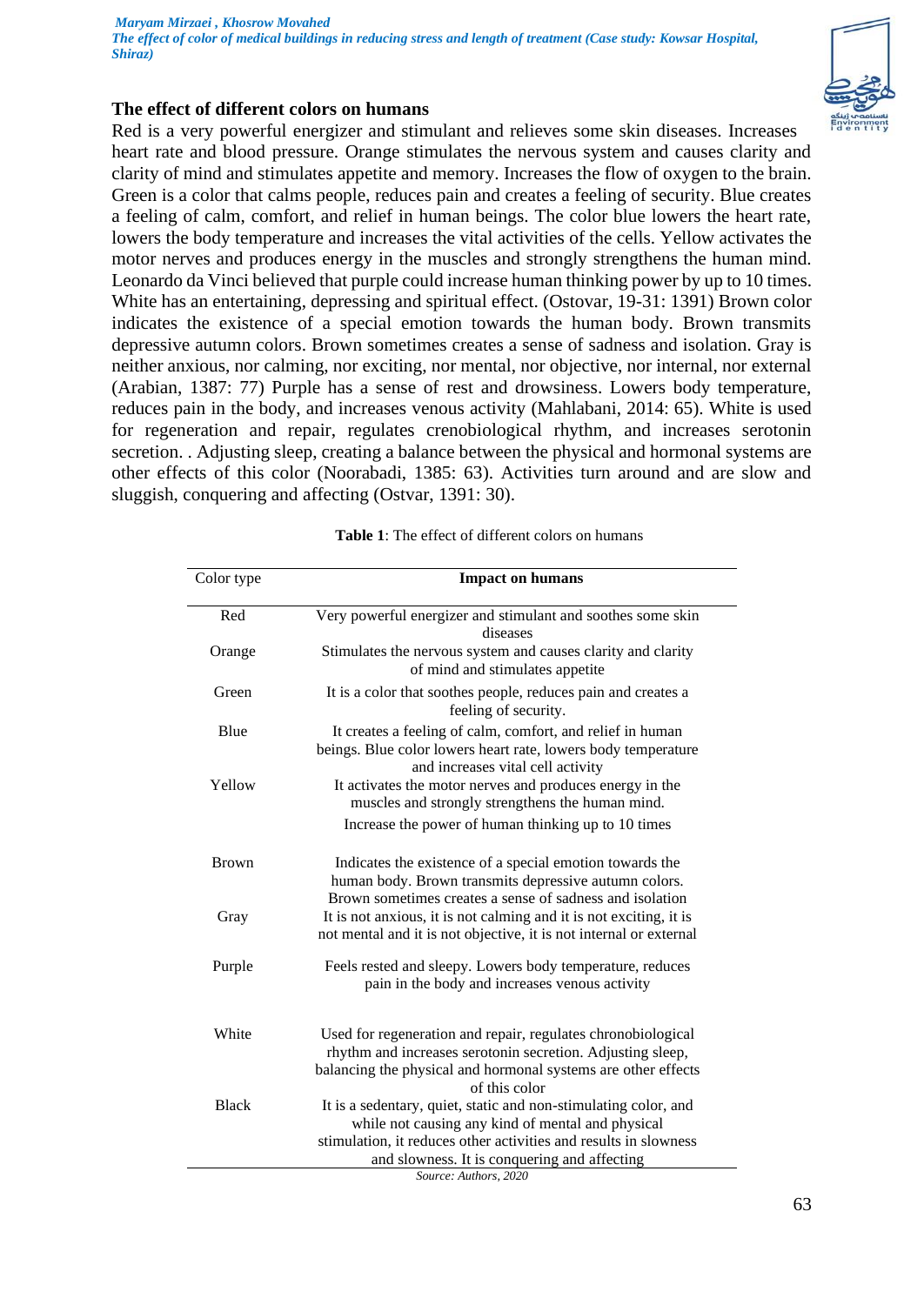

# **Literature review**

Sadeghi et al. (2014) in a study entitled The role of color in the hospital in accelerating the healing process of the disease concluded that colors affect physical and mental patients. Dargahi et al. (2013) in an article entitled "Review of the phenomenon of color therapy with emphasis on hospital environments" concluded that color therapy is related to different areas, including the relationship between color therapy and the nature of different cultures. , Its effect on eliminating or reducing physical, mental, and psychological disorders, the effect of color therapy on work environments and industrial psychology, creativity and especially its application in medical and hospital areas. Gorji Mahlabani et al. In a study that the effect of color in the design of hospital wards concluded that the correct use of colors in different wards of the medical center, including the hospital ward is a very important factor in the process of recovery of patients. By creating a suitable and pleasant environment by using colors, the designer directly and indirectly affects the mental and physical condition of the patient and changes the speed of his recovery process. The ancient Iranians used a kind of color therapy based on light radiation (Gorji Mehlabani, 1392: 64). Historical research shows that in ancient China, physicians used a red substance to treat certain skin conditions. The ancient Greeks used a purple ribbon to treat patients and thought it was a magic color, but the exact beginning of research into this was in the mid-twentieth century. In 1949, Goldstein conducted experiments on the effect of color on human body function and published his observations. His experiments were performed on people with Parkinson's disease, and the results showed that red is effective in increasing the severity of the disease, while green has a therapeutic function. In 1957, Gerard discovered through several detailed experiments that red was a nerve stimulant and blue was the opposite. In 1974, Jacob and Hostemir discovered that the colors red, yellow, green, and blue stimulated the nerves, respectively. During experiments, Frank Gebert found that red is stimulant and green and blue are soothing. In the 1990s, Freeling found in experiments that red raises blood pressure and heart rate, and green creates relative calm. Frank Monk achieved similar results in freeling in 1994 (Bakhtiari Fard, 1388: 86). In ancient India, the Ayurveda people believed that shining different colors on the body's energy center caused emotions or life in a person. Today, color therapy is used in the same area to solve physical and mental problems. In the late 17th century, the modern method of using paint for healing became known, which coincided with the decomposition by Isaac Newton. Finally in 1878 Dr. Edwin D. Babbitt realized that paint could be used to heal wounds. (Noorabadi, 62: 1385). The Egyptians were the first civilization to do research on color therapy. They built colored corridors in their temples, such as Karnak and Tabas, in which they discovered the effect of color on people in healing and healing (Edge, 2003: 10). In the history of medicine, color is the oldest medicine. Dye has been used to heal patients (Coclivo, 71-83: 1999).

## **research method**

The research is currently a correlational analysis and for some reason, it is an applied research. The statistical population of the study is the medicine of two hospitals in Shiraz, one with favorable color conditions in design and other unfavorable color conditions in hospital design, age group 22 to 67 years. This research was conducted in May 2016. The research method, survey method and data collection tool is a combination of standard questionnaire for measuring stress (DASS-21) and color questionnaire prepared by the author. Each of the subscales of depression, anxiety and stress consists of 7 questions, the final score of each of which is obtained through the sum of the corresponding flood scores (Table 2). Each question is scored from zero (does not apply to me at all) to 3 (absolutely applies to me). Then, two samples from each group were randomly selected with a total of about 34 patients and questionnaires were distributed among them. After collecting the questionnaires by removing incomplete questionnaires, 15 questionnaires from each group were analyzed. 26spss software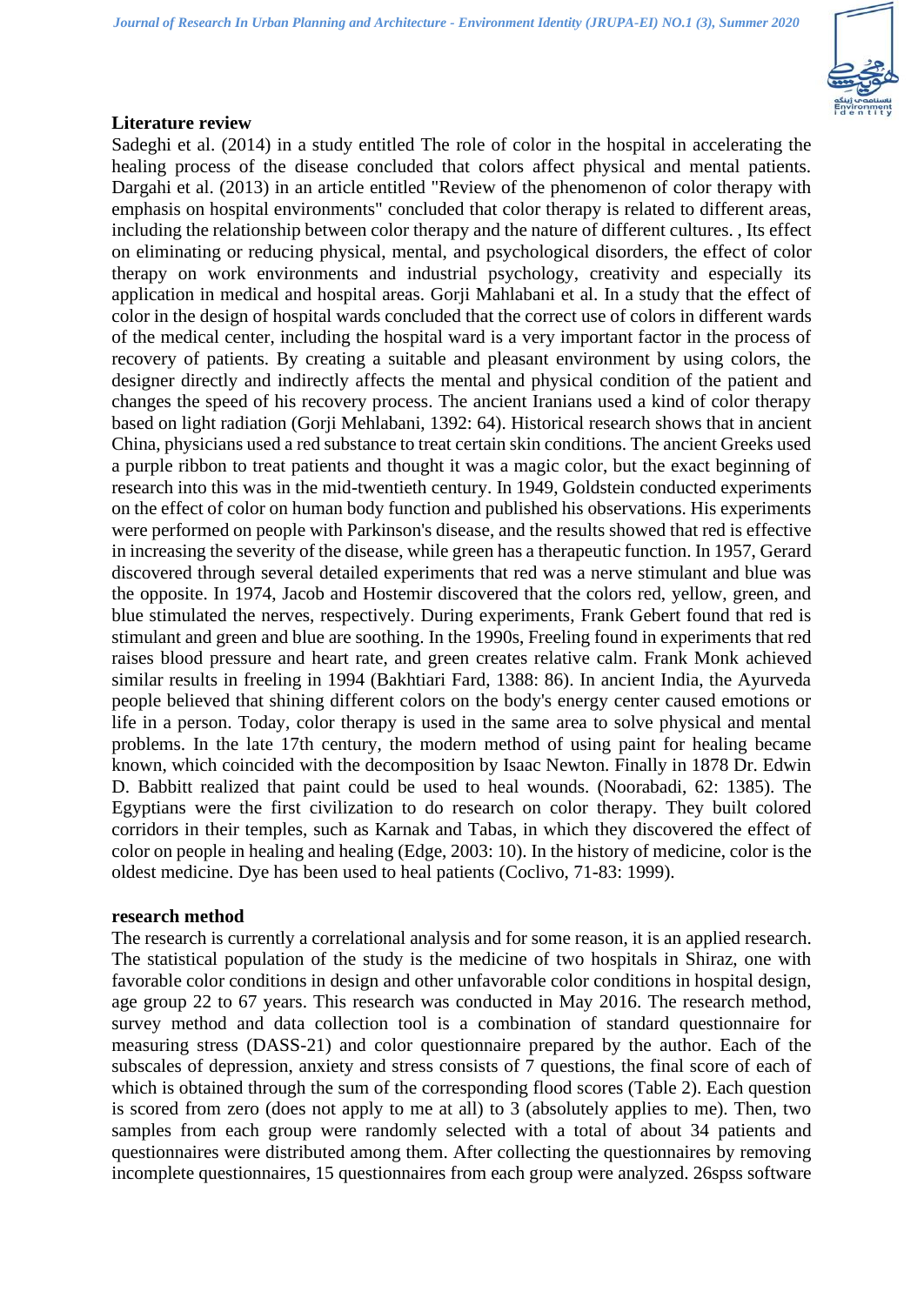

was used for data analysis and processing. The test method and the research hypotheses are Pearson and Spearman correlations. The questionnaire was prepared in several stages, its validity and reliability were calculated. The reliability of the questionnaire was confirmed by calculating Cronbach's alpha.

| Table 2. Intensity of each subscale |                   |                |               |  |  |
|-------------------------------------|-------------------|----------------|---------------|--|--|
| <b>Intensity</b>                    | <b>Depression</b> | <b>Anxiety</b> | <b>Stress</b> |  |  |
| Normal                              | $0 - 9$           | $0 - 7$        | $0 - 14$      |  |  |
| Low                                 | $10-13$           | 8-9            | $15 - 18$     |  |  |
| Medium                              | $14 - 20$         | $10-14$        | $19 - 25$     |  |  |
| Intense                             | $21 - 27$         | $15-19$        | 26-33         |  |  |
| Very                                | $+28$             | $+20$          | $+33$         |  |  |
| Intense                             | --                | .<br>----      |               |  |  |

*Source: Authors, 1399*

## **Introducing the research area**

Shiraz is one of the metropolises of Iran and the capital of Fars province in the south of the country. The population of Shiraz in 2016 was 1565572, which is 1869001 people including the population living in the suburbs. Shiraz is the fifth largest and most populous city in Iran and the most populous city in the south of the country (Statistics Center of Iran website, 2019). The statistical population of the study is the patients of two hospitals in Shiraz, one with favorable color conditions in design and the other with unfavorable color conditions in hospital design, with an average age of 22 to 67 years. This research was conducted in May 2016. Kowsar Hospital has favorable graphic conditions and Faghihi Hospital has relatively unfavorable graphic conditions (authors). Kowsar Hospital of Shiraz, affiliated to the Charity Foundation of the Fars Heart Foundation, has started its activities in 2005 on a 30,000 square meter land in one of the greenest areas of Shiraz, with the help of benevolent philanthropists. This hospital has 300 The hospital bed offers 18 operating and angiography rooms and the most advanced and equipped diagnostic and therapeutic equipment for its specialized and subspecialized services. Kowsar Hospital, with the cooperation of over 1000 of the best medical, support and administrative staff and more than 250 of the best and most skilled physicians in various fields, has been able to obtain a first degree of national accreditation since its establishment. Iran to provide its safe and quality services at very reasonable prices to its patients and clients from all over Iran<sup>1</sup>. In 1286 AH, the late Haidar Ali Khan Az al-Muluk built a hospital in the current location of the hospital and half of the income from the income of one The village in Dorud region dedicated women to treating its poor patients. In 1322, a well-equipped hospital was built in this place by the then municipality<sup>2</sup>.

<sup>1</sup> (http://www.kowsar-hospital.ir)

<sup>2</sup> (https://faghihi.sums.ac.ir/)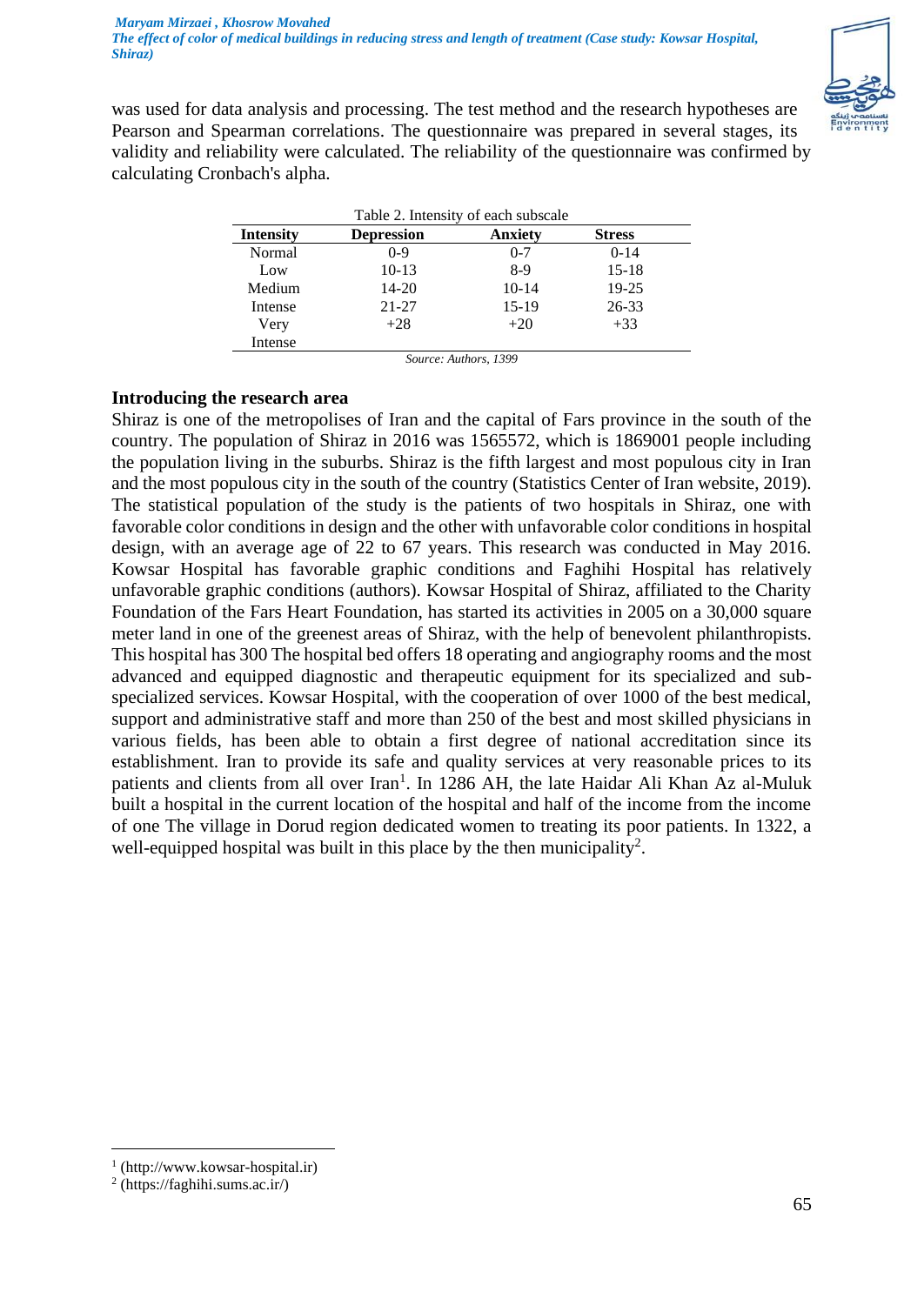





ro Station **IV** 

E

Tiran Naja Hospital

 $\blacksquare$ 

im Khar

 $B_B$ 

Zandiveh

 $\blacksquare$ 

Θ

Ē

 $B_{B}$ 

 $\Box$ 

o

E

<sup>1</sup> Pars Hospital

a

**Komach Fas** 

Food Restaura

Saadi Cinema

Paramont Intersection

 $z<sub>ol4n<sub>k<sub>g</sub></sub></sub>$ 

Petrol Station

**Figure 3**: Kowsar Hospital Building, Source: Kowsar Hospital website, 1399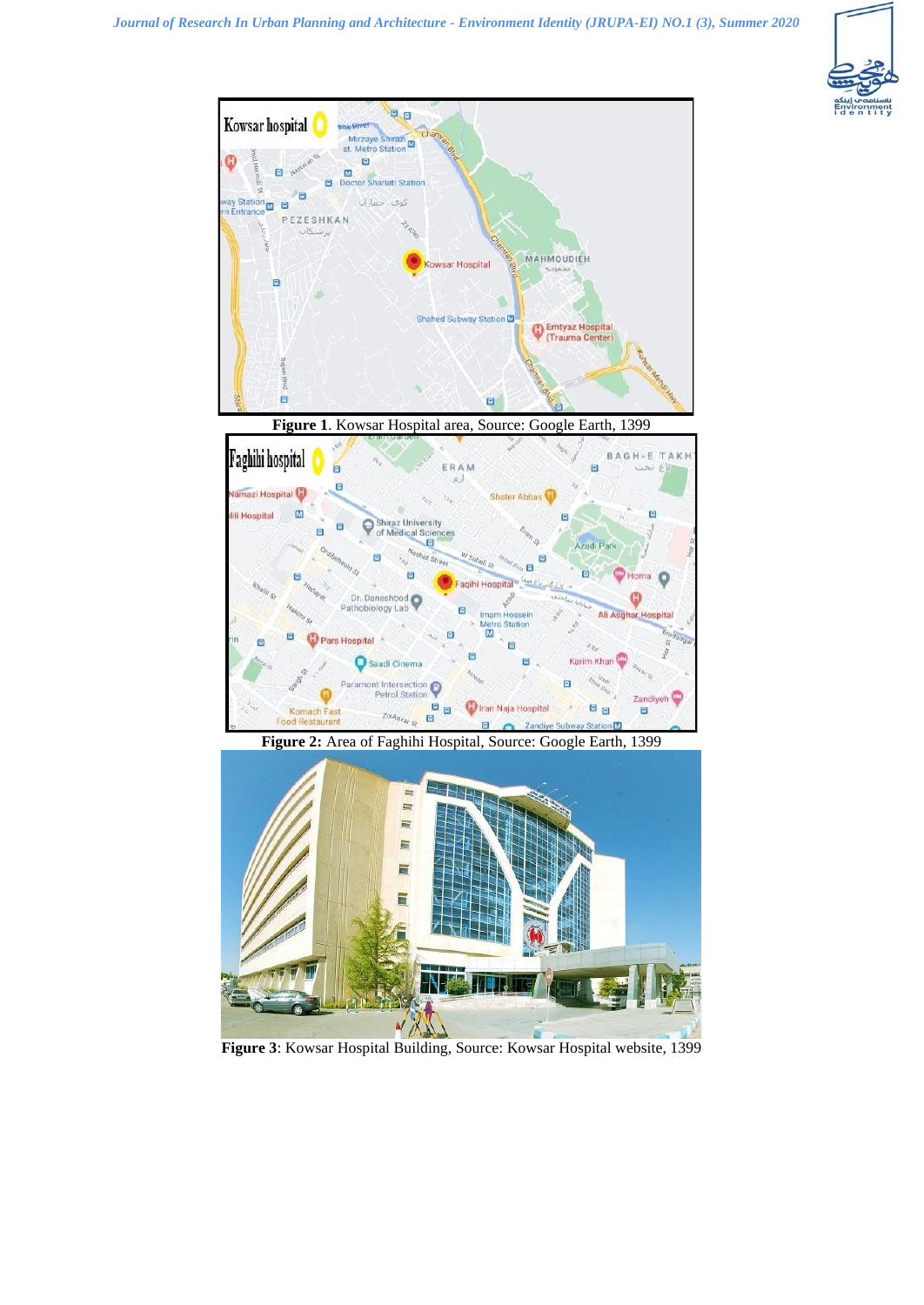



**Figure 4**: Faghihi Hospital Building, Source: Faghihi Hospital website, 1399

## **Discussion and findings**

The information obtained in the relevant tables shows the effect of color in reducing stress and length of hospital stay in this study. In this paper, the color of the independent variable, stress and length of hospitalization of the dependent variables are identified. In addition, the controlled variables of age, income and disease type are not unaffected by the final results. Cronbach's alpha showed that the internal stability of the scale was 0.85 for stress and 0.897 for the whole scale, which indicates the reliability of the questionnaire. According to the researchers, when Cronbach's alpha is 0.7 or higher, the questionnaire has acceptable reliability and as a result, the questions have an internal correlation (Table 3).

| Cronbach's alpha | Cronbach's<br>standard alpha | <b>Number</b> |
|------------------|------------------------------|---------------|
|                  |                              | (questions)   |
| 0.897            | 0.897                        | 21            |

|                         | Table 4. **. Correlation is significant at the level of 0.01<br>Spearman correlation between color in hospital design and stress |                                                   | <b>Color</b> in    |               |
|-------------------------|----------------------------------------------------------------------------------------------------------------------------------|---------------------------------------------------|--------------------|---------------|
|                         |                                                                                                                                  |                                                   | hospital<br>design | <b>Stress</b> |
| Spearman<br>correlation | Color in hospital design                                                                                                         | The correlation<br>coefficient                    |                    | $**0.766$     |
|                         |                                                                                                                                  | Significant level                                 |                    | 0.000         |
|                         |                                                                                                                                  | Number                                            | 30                 | 30            |
|                         | <b>Stress</b>                                                                                                                    | The correlation<br>coefficient                    | $**0.766$          | 1.000         |
|                         |                                                                                                                                  | Significant level                                 | 0.000              |               |
|                         |                                                                                                                                  | Number                                            | 30                 | 30            |
|                         |                                                                                                                                  | $C_{1}, \ldots, C_{n}$ And $C_{2}, \ldots, C_{n}$ |                    |               |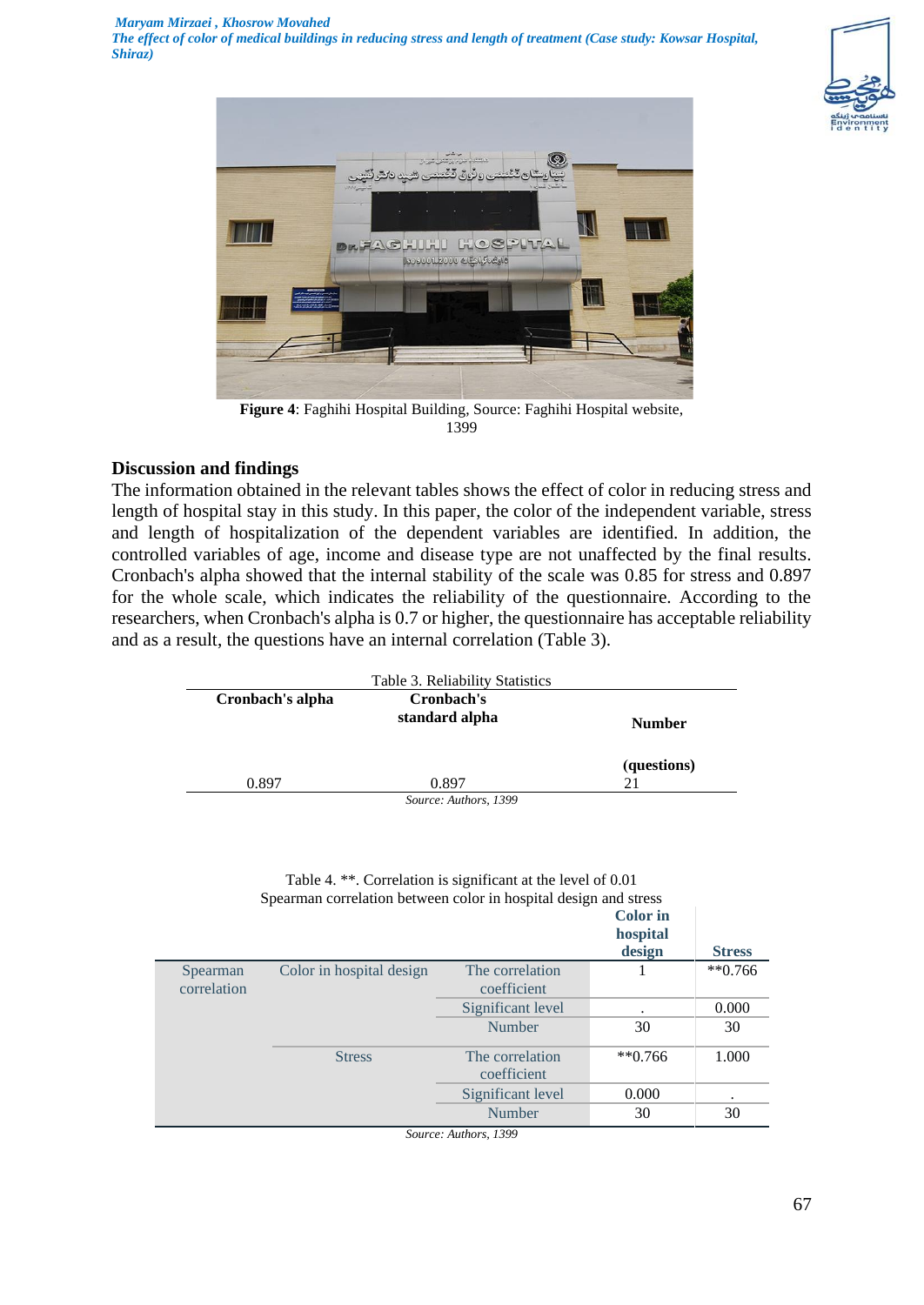

#### Table 5. \*\*. Correlation is significant at the level of 0.01 Spearman correlation between color in hospital design and Duration of hospitalization

|             |                             |                   | <b>Color</b> in<br>hospital | <b>Duration of</b><br>hospitalizatio |
|-------------|-----------------------------|-------------------|-----------------------------|--------------------------------------|
|             |                             |                   | design                      | n<br>$*$ <sup>6</sup> 0.709          |
| Spearman    | Color in hospital design    | The correlation   | 1.0                         |                                      |
| correlation |                             | coefficient       |                             |                                      |
|             |                             | Significant level |                             | 0.000                                |
|             |                             | Number            | 30                          | 30                                   |
|             |                             | The correlation   | $**0.709$                   | 1.0                                  |
|             |                             | coefficient       |                             |                                      |
|             |                             | Significant level | 0.000                       | ٠                                    |
|             | Duration of hospitalization | Number            | 30                          | 30                                   |

*Source: Authors, 1399*

#### Table 6 \*\* Correlation is significant at the level of 0.01 Pearson correlation between color in hospital design and stress

|                          |                     | <b>Color</b> in hospital |                      |
|--------------------------|---------------------|--------------------------|----------------------|
|                          |                     | design                   | <b>Stress</b>        |
| Color in hospital design | Pearson correlation |                          | $*$ <sup>0.750</sup> |
|                          | Significant level   |                          | 0.000                |
|                          | <b>Number</b>       | 30                       | 30                   |
| <b>Stress</b>            | Pearson correlation | $**0.750$                |                      |
|                          | Significant level   | 0.000                    |                      |
|                          | Number              | 30                       |                      |

*Source: Authors, 1399*

#### Table 7. \*\*. Correlation is significant at the level of 0.01 Pearson correlation between color in hospital design and Duration of hospitalization

| $**0.569$ |                                    |
|-----------|------------------------------------|
| 0.001     |                                    |
| 30<br>30  |                                    |
| $**0.569$ |                                    |
| 0.001     |                                    |
| 30<br>30  |                                    |
|           | hospital design<br>hospitalization |

*Source: Authors, 1399*

The purpose of this study was to investigate the effect of color on reducing stress in patients in the hospital. The results show a correlation between stress and duration of hospitalization with color status with Spearman correlation coefficients of 0.766 and 0.709 and Pearson 0.750 and 0.569 at a significant level of 0.01, respectively, whose correlation coefficients are in Tables 4, 5, 6 and 7 is clearly visible. The aim of this study was to investigate the effect of optimal color on reducing stress and length of hospital stay. The results show that in terms of stress in the hospital with favorable color conditions, 53.3% of patients have normal, 26.7% mild stress,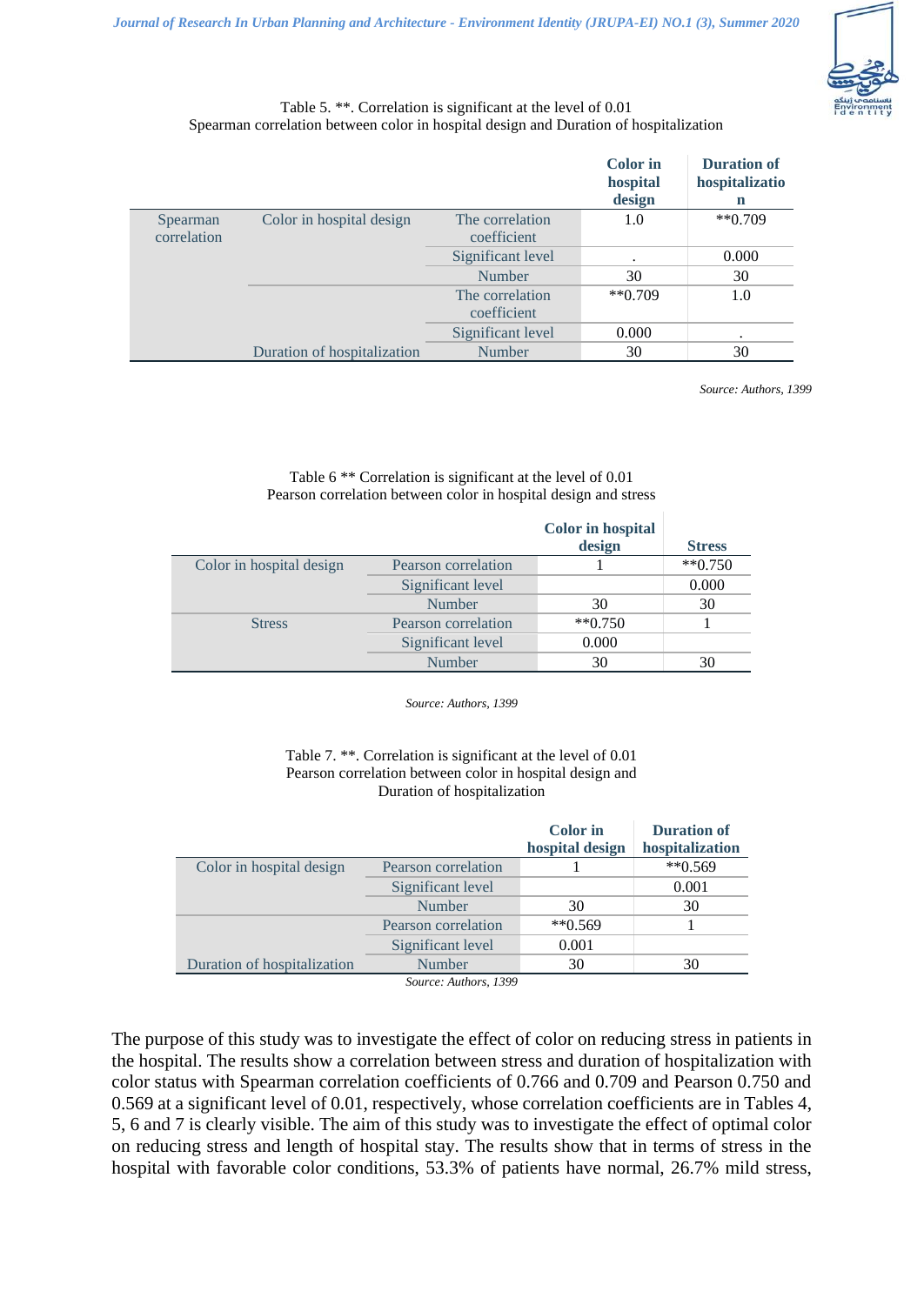

13.3% moderate stress, 6.7% severe stress and 0% very severe stress. More patients with moderate hospital discomfort have moderate, severe, and very severe stress (Table 8).

| Table 8. Hospital agreement table with optimal color design * Hospital with undesirable color design and stress |               | <b>Normal</b> | Low            | <b>Medium</b>  | <b>Intense</b> | <b>Very</b><br><b>Intense</b> | <b>Total</b> |
|-----------------------------------------------------------------------------------------------------------------|---------------|---------------|----------------|----------------|----------------|-------------------------------|--------------|
| desirable<br>conditions                                                                                         | <b>Number</b> | 8             | $\overline{4}$ | $\mathfrak{D}$ |                | $\Omega$                      | 15           |
|                                                                                                                 |               | %53.3         | %26.7          | %13.3          | %6.7           | % 0.0                         | %100         |
| Undesirable<br>conditions                                                                                       | Number        | 4             | $\mathcal{R}$  | 3              | 3              |                               | 14           |
|                                                                                                                 |               | %28.6         | %21.4          | %21.4          | %21.4          | %7.1                          | %100         |
| Total                                                                                                           | <b>Number</b> | 12            | 7              | 5              | 4              |                               | 29           |
|                                                                                                                 |               | %41.4         | %24.1          | %17.2          | %13.8          | %3.4                          | %100         |

The results show that the duration of hospitalization with favorable color conditions is less than the duration of hospitalization with unfavorable color conditions. (Table 9).

*Source: Authors, 1399*

Table 9. Cross table of hospital with desirable and undesirable color conditions \* Number of hospitalization

| days                      |        |          |                |       |       |                |                  |              |
|---------------------------|--------|----------|----------------|-------|-------|----------------|------------------|--------------|
|                           |        | 1        | $\overline{2}$ | 3     | 4     | 5              | 6                | <b>Total</b> |
|                           |        |          |                |       |       |                |                  |              |
| desirable<br>conditions   | Number | 1        | 3              | 2     |       | $\overline{0}$ | $\boldsymbol{0}$ | 7            |
|                           |        | %14.3    | %42.9          | %28.6 | %14.3 | % 0.0          | % 0.0            | %100         |
| Undesirable<br>conditions | Number | $\theta$ |                |       | 3     |                |                  | $\tau$       |
|                           |        | % 0.0    | %14.3          | %14.3 | %42.9 | %14.3          | %14.3            | %100         |
| Total                     | Number |          | 4              | 3     | 4     |                |                  | 14           |
|                           |        | %7.1     | %28.6          | %21.4 | %28.6 | %7.1           | %7.1             | %100         |

*Source: Authors, 1399*

Also, from the study of Tables 10, 11 and 12, we find that black, yellow and red colors are stressful, respectively, and green, blue and white colors have an essential role in reducing patients' stress, and white, blue and green colors for the room. Patients are appropriate (Tables 10, 11 and 12).

| Table 10. What color is stressful? |              |           |                |                      |                                     |  |  |
|------------------------------------|--------------|-----------|----------------|----------------------|-------------------------------------|--|--|
|                                    |              | frequency | <b>Percent</b> | <b>Valid Percent</b> | <b>Cumulative</b><br><b>Percent</b> |  |  |
| Valid                              | Red          |           | 13.3           | 13.3                 | 13.3                                |  |  |
| data                               | Yellow       |           | 16.7           | 16.7                 | 30                                  |  |  |
|                                    | <b>Black</b> | 21        | 70             | 70                   | 100                                 |  |  |
|                                    | Total        | 30        | 100            | 100                  |                                     |  |  |
|                                    |              | $\sim$    | $\blacksquare$ | 1200                 |                                     |  |  |

*Source: Authors, 1399*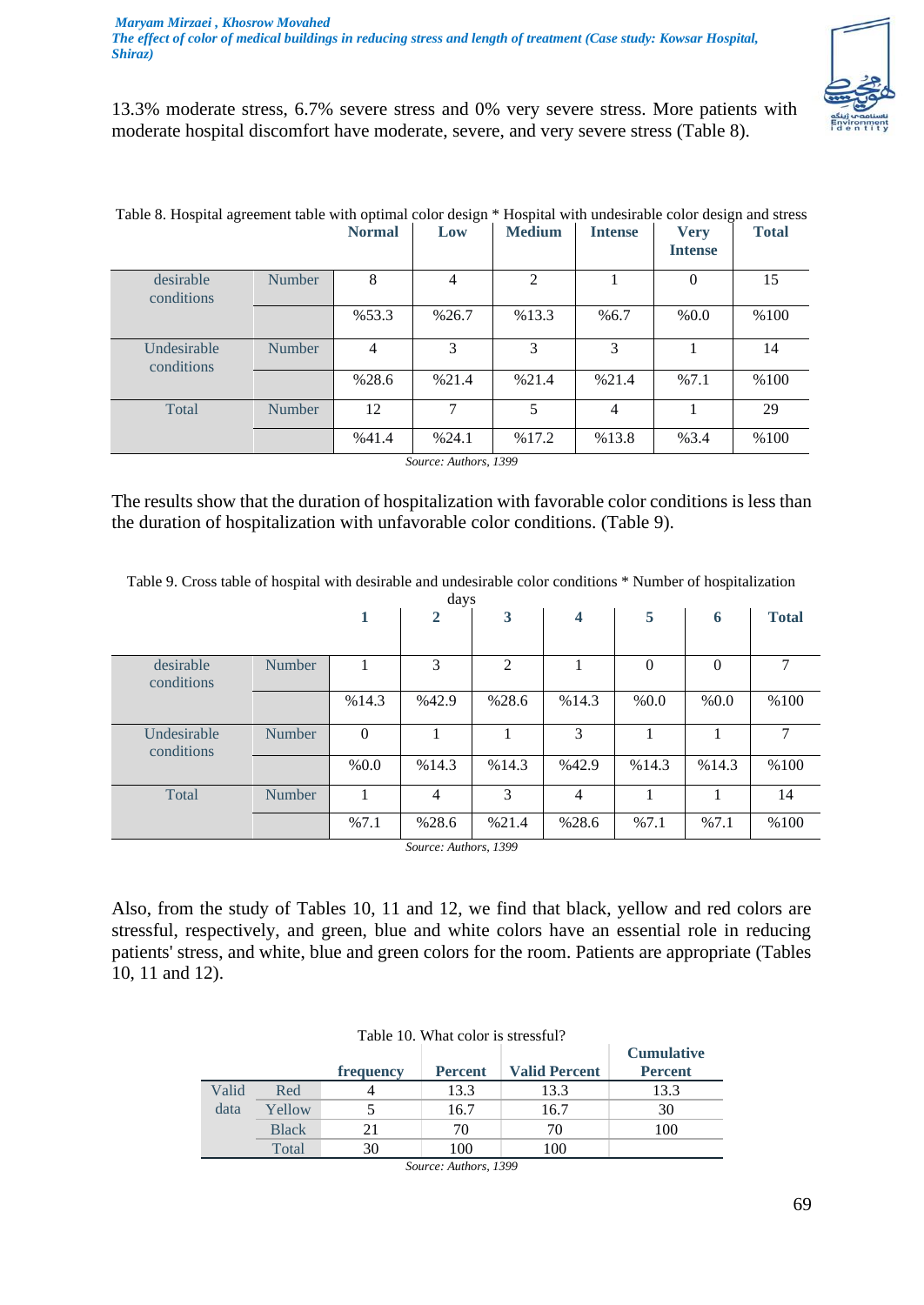

|       |       |           |                |                      | <b>Cumulative</b> |
|-------|-------|-----------|----------------|----------------------|-------------------|
|       |       | frequency | <b>Percent</b> | <b>Valid Percent</b> | <b>Percent</b>    |
| Valid | Blue  |           | 30             | 30                   | 30                |
| data  | Green | 14        | 46.7           | 46.7                 | 76.7              |
|       | White |           | 23.3           | 23.3                 | 100               |
|       | Total | 30        | 100            | 100                  |                   |

#### Table 11. What color reduces stress?

*Source: Authors, 1399*

| Table 12. What color is suitable for the wall of the patient's room? |       |           |                |                      |                   |  |  |
|----------------------------------------------------------------------|-------|-----------|----------------|----------------------|-------------------|--|--|
|                                                                      |       |           |                |                      | <b>Cumulative</b> |  |  |
|                                                                      |       | frequency | <b>Percent</b> | <b>Valid Percent</b> | <b>Percent</b>    |  |  |
| Valid                                                                | Blue  |           | 23.3           | 23.3                 | 23.3              |  |  |
| data                                                                 | Green |           | 3.3            | 3.3                  | 26.7              |  |  |
|                                                                      | White |           | 73.3           | 73.3                 | 100               |  |  |

| Source: Authors, 1399 |  |
|-----------------------|--|
|-----------------------|--|

Total 30 100 100

And according to Table 13, we conclude that 70% of people consider the percentage of color effect in reducing patient stress to be very high, 26% of them high and another 3.3% moderate. Also, from the study of Table 14, we find that 66.7% of people consider the use of different colors in treatment spaces to increase patients' mood and improve their mental disorders to be very high, 30% of them high and another 3.3% moderate.

|       |        | <b>Cumulative</b> |                                                                                |                      |                |  |
|-------|--------|-------------------|--------------------------------------------------------------------------------|----------------------|----------------|--|
|       |        | frequency         | <b>Percent</b>                                                                 | <b>Valid Percent</b> | <b>Percent</b> |  |
| Valid | medium |                   | 3.3                                                                            | 3.3                  | 3.3            |  |
| data  | Much   |                   | 26.7                                                                           | 26.7                 | 30             |  |
|       | Very   | 21                | 70                                                                             | 70                   | 100            |  |
|       | Much   |                   |                                                                                |                      |                |  |
|       | Total  | 30                | 100                                                                            | 100                  |                |  |
|       |        |                   | $C_{1}, C_{2}, C_{3}, C_{4}, A_{5}, C_{5}, C_{6}, C_{7}, C_{8}, C_{9}, C_{10}$ |                      |                |  |

#### Table 13. How effective do you think the color of the patient's room is in reducing the patient's stress?

*Source: Authors, 1399*

Table 14. To what extent is the use of different colors in therapeutic spaces effective in increasing the mood and improving the mental disorders of patients?

|       |                                                 | frequency | <b>Percent</b> | <b>Valid Percent</b> | <b>Cumulative</b><br><b>Percent</b> |  |  |  |
|-------|-------------------------------------------------|-----------|----------------|----------------------|-------------------------------------|--|--|--|
| Valid | medium                                          |           | 3.3            | 3.3                  | 3.3                                 |  |  |  |
| data  | Much                                            | q         | 30             | 30                   | 33.3                                |  |  |  |
|       | Very                                            | 20        | 66.7           | 66.7                 | 100                                 |  |  |  |
|       | Much                                            |           |                |                      |                                     |  |  |  |
|       | Total                                           | 30        | 100            | 100                  |                                     |  |  |  |
|       | $\rightarrow$ 0.00<br>$\cdot$ $\cdot$<br>$\sim$ |           |                |                      |                                     |  |  |  |

*Source: Authors, 1399*

## **Conclusion**

Researchers in previous research have concluded that color therapy is related to various areas, including the relationship between color therapy and the nature of different cultures, its effect on the elimination or reduction of physical, mental, and psychological disorders. He mentioned the effect of color therapy on work environments and industrial psychology, creativity and especially its application in medical and hospital fields. In this research, the following results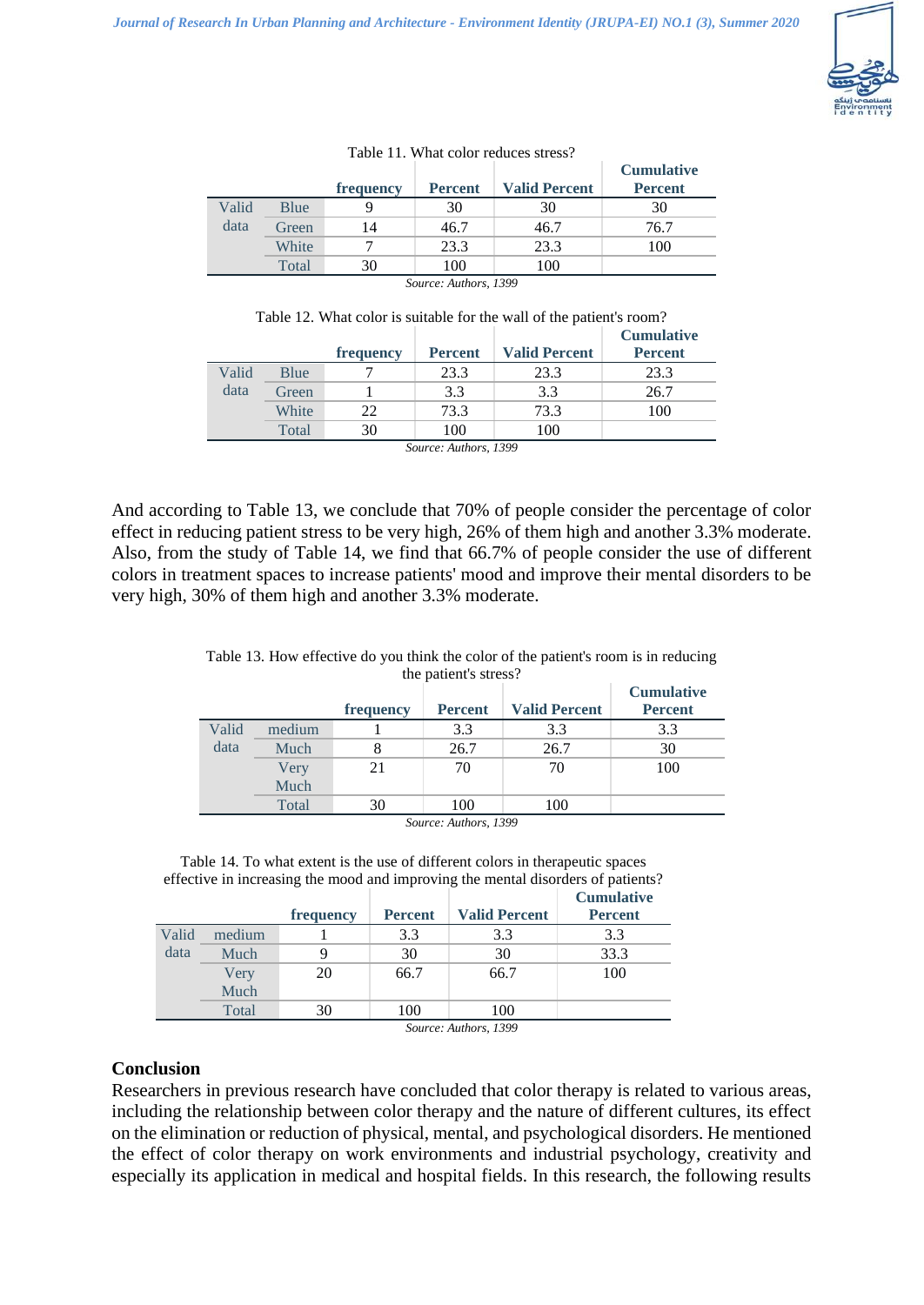

were obtained: Color has a fundamental effect on human mental health. In the category of city and architectural spaces, color is an important issue, and one of these spaces is medical spaces and hospitals. Inappropriate and inconsistent colors with the environment, form and space and adjacent colors, have a negative effect on the human psyche and interfere with good communication with them. Proper use of color and form in different parts of the medical center is a very important factor It is considered in the process of patient recovery. The results of this study show that in environments with undesirable color, the amount of stress and length of treatment is higher than environments with desirable color. In general, it can be said that due to the effect of color in reducing stress and the duration of treatment and their better performance, so the importance of paying attention to the effects that hospital design has on building users is becoming more apparent. Architects have a major role in designing treatment spaces and with the correct design and tailored to the physical and mental needs of patients can improve the level of treatment in society. Therefore, we conclude that the desired colors have a significant effect on reducing the patient's stress and the duration of his treatment. Also, the colors that are suitable in the design of the hospital and have a calming effect are blue, green and white or a combination of them.

#### **REFERENCES**

- 1. Ostovar, Mosayeb (2012), *"Color"*, Raznameh Publications, Tehran.
- 2. Akbarzadeh, Ali (1375), *"Color and Education"*, Misha Publishing, Tehran.

3. Eaton, Johannes (2005), *"Elements of Eaton color"*, translated by Behrouz Jalehdoost, Afaf Publications, Tehran.

4. Bakhtiari Fard, Hamidreza (2009), *"Color and Communication"*, Fakhrakia Publications, Tehran.

5. Barakati, Seyed Milad, Sahami, Samaneh (2013), *"From Interior Design to Decoration"*, Aban Publications, Mashhad, First Edition.

6. Balkhari Ghahi, Hassan (2015), *"Theory of Art and Beauty in Islamic Civilization"*, Surah Mehr Publications, Tehran, first edition.

7. Boroumand, Zahra (2003), *"Organizational Behavior Management"*, Payame Noor University Press, Tehran

8. Dalak, Hilary, Littlefar, Belgi, Alaw, David (2012), *"Color and lighting in hospital design"*, translated by Mohaddeseh Sadat Amiri, Islamic Azad University, Najafabad Branch, Najafabad

9. Dargahi, Hossein, Rajabnejad, Zeinab (2014), *"Health Management, A Review of the Phenomenon of Color Therapy with Emphasis on Hospital Environments"*, Tehran University of Medical Sciences, Tehran

10. Dehkhoda, Ali Akbar, Shahidi, Seyed Jafar (1364), *"Dehkhoda Dictionary"*, Heleh Publications, Tehran

11. Zarrin Darfash, Mahdieh (2017), *"Study of form and color in the environmental graphics of children's hospital"*: A case study of Dr. Sheikh Mashhad Children's Hospital, M.Sc.

12. Sohrabi, Shahla (2010), *"Stress Management"*, Quarterly Journal of Literary Criticism Studies, No. 18, pp. 143-133.

13. Arabian, Rahim (2008), *"The system of beautification and beautification and color management",* Rahpooyan Kherad Publications, Tehran.

14. Kateb, Fatemeh (2014), *"Color in our age"*, Conference on Light, Color, Sound in Art, Architecture and Urban Planning, Pyramid Consulting Engineers, Azarakhsh Publications, Tehran.

15. Karimi, Victoria (2006), *"Art Therapy of Color"*, form and space and its effects on the environmental graphics of the Children's Hospital, Rahpooyeh Art Journal of Soura University,